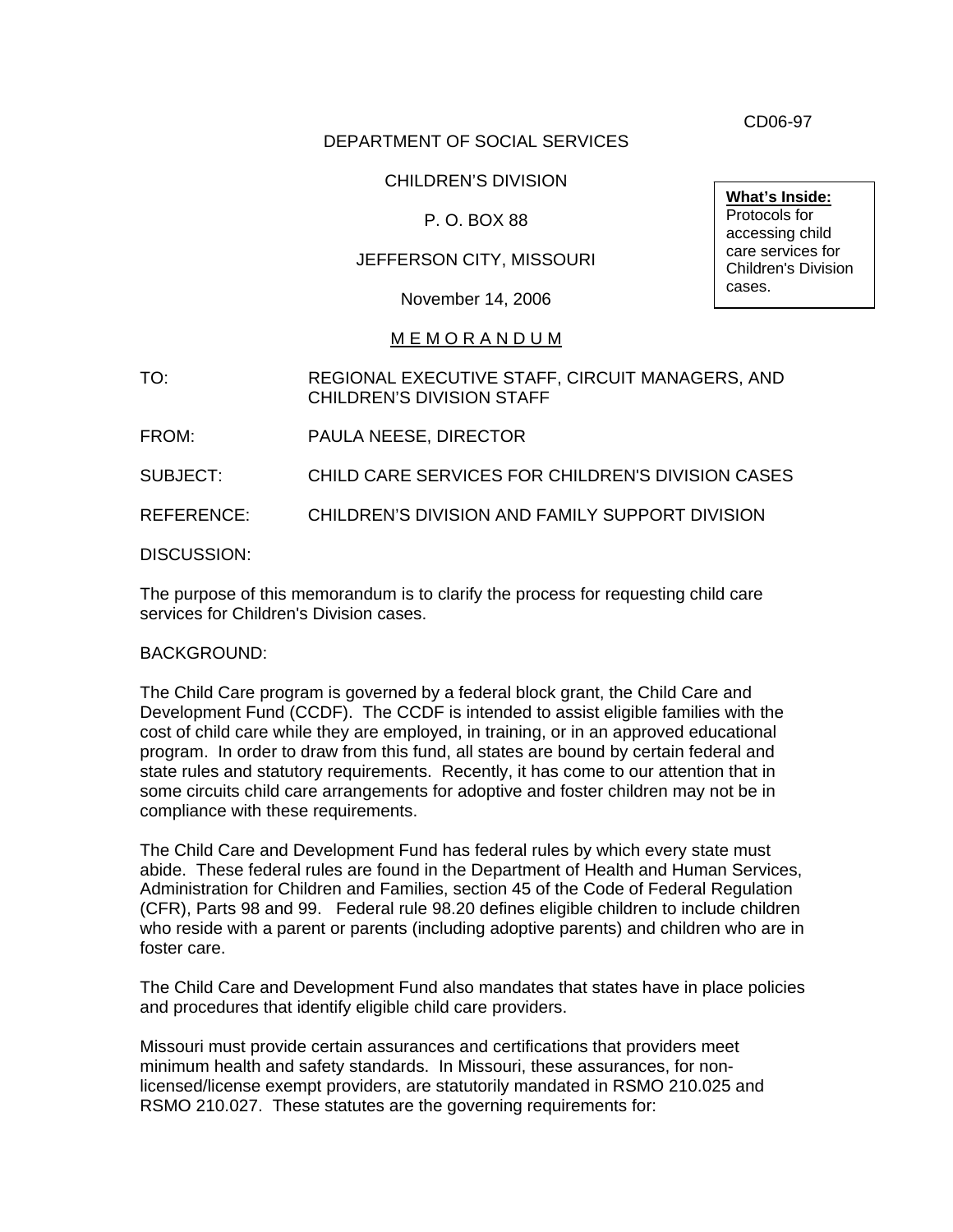- child care providers being at least eighteen years of age,
- background screenings of providers and their household members age 17 and older,
- testing for Tuberculosis,
- maintaining adequate smoke detectors,
- providing notification to parents if they do not have immediate access to a telephone; and,
- making providers aware of local opportunities for training in first aid and child care.

#### ADOPTION SUBSIDY/GUARDIANSHIP CHILD CARE

Adoption Subsidy/Guardianship families may use a child care provider of their choice as long as their choice of provider meets the requirements discussed in this memorandum.

If an Adoption Subsidy/Guardianship family's child care arrangement is with a licensed and contracted child care provider, continue following current procedures for authorizing children.

If an Adoption Subsidy/Guardianship family is currently utilizing a non-licensed/license exempt child care provider who is not registered with the Department of Social Services, the parent must discuss their child care arrangement with their Children's Division worker. The CD worker will collect the necessary information, including the name, address, telephone number, and Social Security Number of the provider. Once that information is obtained, the CD worker will contact the Child Care Provider Relations Unit (CCPRU) in Jefferson City at (573)522-1385 or at [cd.askccpru@dss.mo.gov](mailto:cd.askccpru@dss.mo.gov) to have a registration packet mailed to the provider.

The registration packet includes the necessary forms the provider is required to complete (FA 350, Child Care Registration Application and Agreement; FA 351, Child Care Health and Safety Information; and FA 352, Child Care Invoicing and Payment Information). Samples of these forms are attached to this memorandum.

Along with the required forms, the following steps must be completed by the provider in order to process their registration request. Information about each of these steps is included in the registration packet that is mailed to the provider.

- The **provider** must submit two sets of fingerprints for processing a background screening for state and federal criminal history and child abuse and neglect history. The fingerprinting process is done through the Missouri State Highway Patrol's program called MOAPS. More information about this service may be found at <http://www.identix.com/iis/mo.html>.
- The **provider, and any member of the provider's household who is age seventeen or older**, must register with the Family Care Safety Registry (FCSR) and be screened for certain background histories, including criminal history, child abuse/neglect history and child care or foster care license revocation. The FCSR website may be accessed at : http://www.dhss.mo.gov/FCSR/AboutRegistry.html
- The **provider** must be tested for Tuberculosis and show that they are not a carrier or are not contagious.
- In areas of Missouri where it is a city or local ordinance to have a local fire inspection, one must be completed and proof provided. In other areas where it is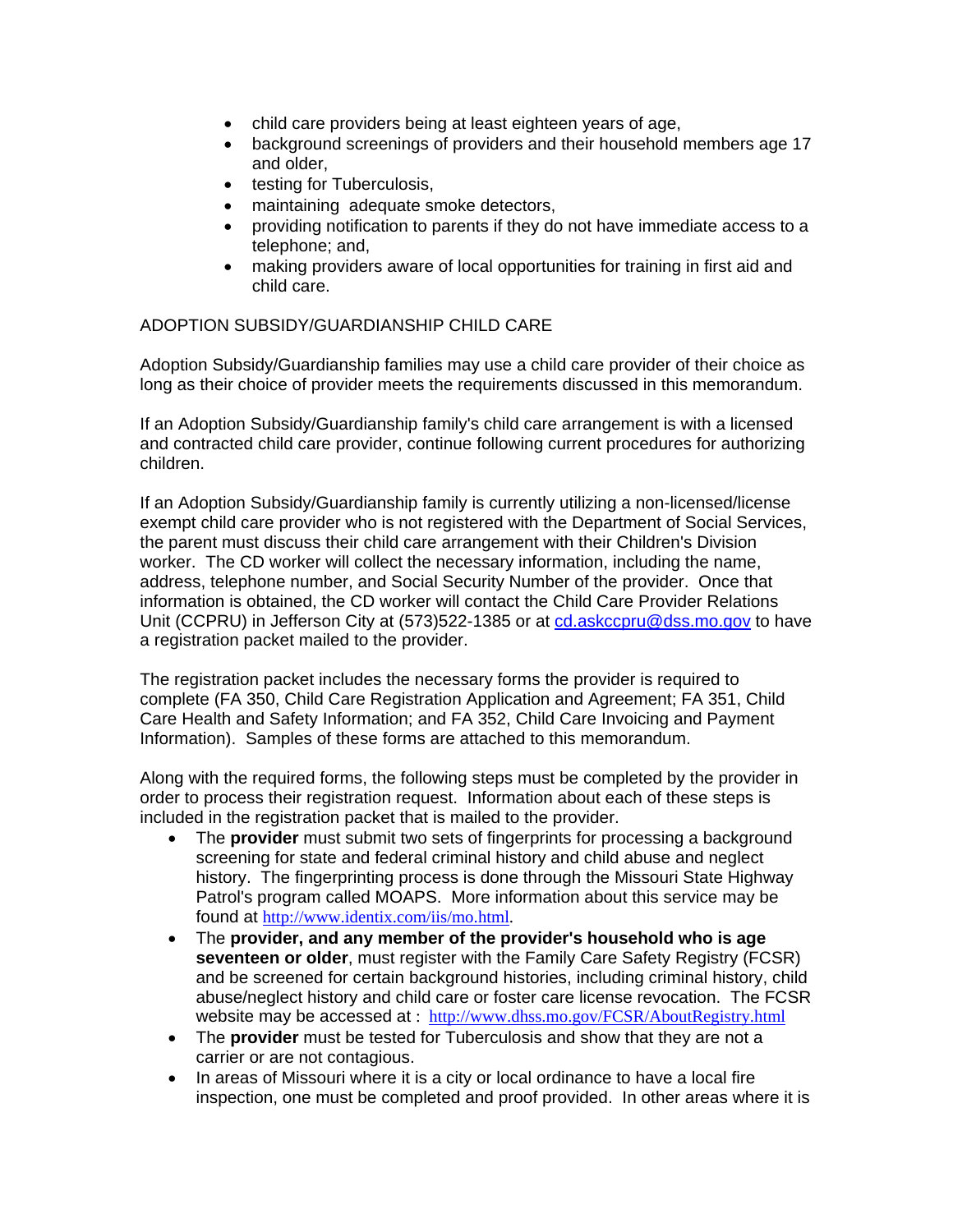not mandated, the provider is required to self declare that they meet these requirements. There is also an expectation that the provider will self declare that they have sufficient certified, working fire extinguishers. The self declaration is pare of the registration agreement (FA 351)

Due to special circumstances, some Adoption Subsidy/Guardianship families have their child care provider come to their home to provide care for their children. While this type of arrangement is allowed, the requirements for a provider who comes to the parent's home are the same requirements as those who provide care in the provider's own home. This type of arrangement is subject to the same federal and state rules.

The Children's Division is allowing a grace period that will allow parents to make arrangements with their child care provider to become registered. Until March 1, 2007, child care will continue to be paid as it is now. This will provide opportunity for providers to comply with the necessary requirements and to have the paperwork submitted and processed. Our goal is that services be uninterrupted. The local CD worker and the CCRU will work together with providers and parents to assist in any way possible.

#### FOSTER CARE CHILD CARE:

The Children's Division policy for children placed in CD custody requires child care services to be provided by a licensed/contracted provider. However, the Division acknowledges that accessing licensed care may not be possible. In situations where licensed care is not available (limited number of licensed providers in the parent's locale or there are no current openings), accessible (distance from the parent's home, to a licensed provider, and to employment exceeds one hour commute, or care is needed during hours the licensed facility is closed), or appropriate (no licensed care that can meet the special needs of a child), the parent may request to use an nonlicensed/registered provider. In those circumstances, the Children's Division worker must submit a waiver request to the Early Childhood and Prevention Services section. **Waiver requests only apply to foster care cases (and in situations discussed later in this memorandum for Intensive In-home Services and Family Centered Services cases). Waivers are not required for Adoption Subsidy/Guardianship cases.** The following information must be included in a waiver request:

- Name and DCN of the child;
- Name, address, telephone number, and DVN (if available) of the child care provider;
- Full address of the foster parent's residence;
- Location of where the foster parent is during the time the child is in child care;
- Information on efforts taken to secure licensed care that includes, at a minimum, contacting the local Child Care Resource and Referral agency;
- A description of the extenuating circumstances justifying the need to use nonlicensed/registered care.

Information on the location of your local Child Care Resource and Referral agency can be found at [http://www.moccrrn.org](http://www.moccrrn.org/).

Requests for waivers may be sent, via e-mail, either directly to Joyce Koerner at [Joyce.A.Koerner@dss.mo.gov](mailto:Joyce.A.Koerner@dss.mo.gov) or [cd.askecps@dss.mo.gov](mailto:cd.askecps@dss.mo.gov) . A "Child Care Waiver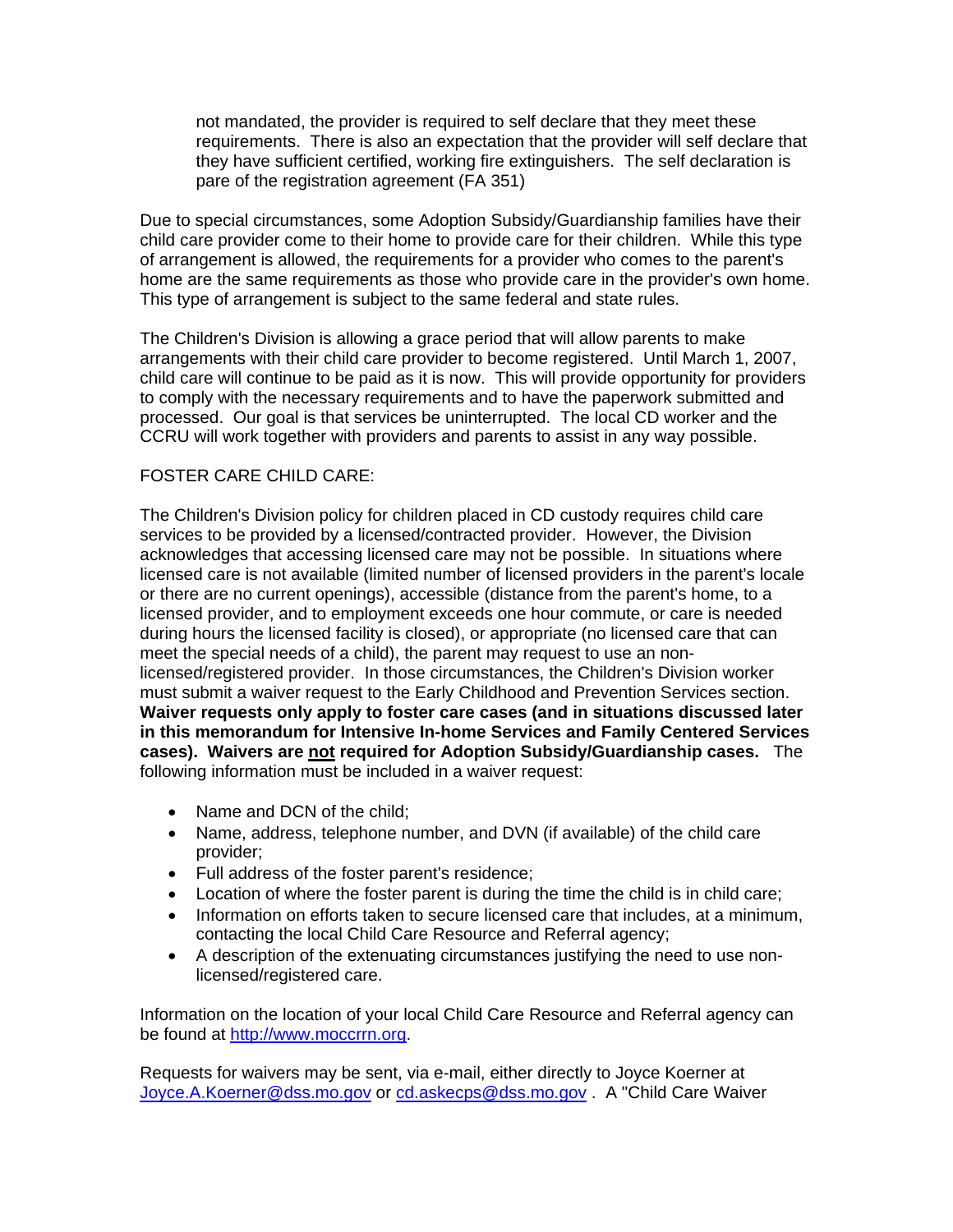Request Form" (attached) will be completed by the requesting worker and returned to either of the two e-mail addresses listed above. You may also call Joyce when you have questions about the waiver process at 573-526-9587. Staff is encouraged to submit requests by e-mail to expedite the process.

Once a waiver has been approved by ECPS, the process for requesting a registered child care provider is the same as with Adoption Subsidy/Guardianship families. The same timeframe allowed for securing a registered provider applies. If the waiver and/or registration process is not completed by March 1, 2007, future payments for child care subsidy may discontinued. If extenuating circumstances exist, after March 1, 2007, requests for ongoing services may be considered on a case by case basis. These requests will be reviewed by ECPS before approval is granted.

#### INTENSIVE IN-HOME AND FAMILY CENTERED SERVICES CHILD CARE:

Children's Division families who receive services through the Intensive In-Home Services or the Family Centered Services programs may access child care services when the family presents an appropriate need for care. The family's eligibility must first be determined by the Family Support Division (FSD) before accessing child care through the Children's Division. These families are subject to the same eligibility requirements as low income families who need child care. Refer these families to the Family Support Division in order for families to make application based on their need, income and household composition. If eligible for child care through FSD, these families may use a provider of their choice. However, if a family chooses a non-licensed/license exempt provider, the provider must be registered with FSD.

If a family is not eligible for child care through FSD and they need child care to support their treatment plan, child care may be approved through the Children's Division. In these situations, the Children's Division requires the child to be in a licensed/contracted setting. Only in the situations described in "FOSTER CARE CHILD CARE" may a request be made to utilize a non-licensed/license exempt provider. The process for submitting a waiver request and having the provider become registered will apply.

## OUT OF STATE CHILD CARE:

Any child who is in CD custody or who is an Adoption Subsidy/Guardianship child placed outside of Missouri is eligible for child care services when needed.

The policy for using a licensed provider applies for children placed in out of state foster care arrangements. Since a licensed out of state child care provider can not be contracted the provider must complete the appropriate registration forms (FA 350, 351, 352) and submit them either directly to the CD, ECPS section or to the worker who is negotiating the child care arrangement with the family.

Out of state Adoption Subsidy/Guardianship cases must follow the same requirements as defined previously in this memorandum in the section "ADOPTION SUBSIDY/GUARDIANSHIP CHILD CARE".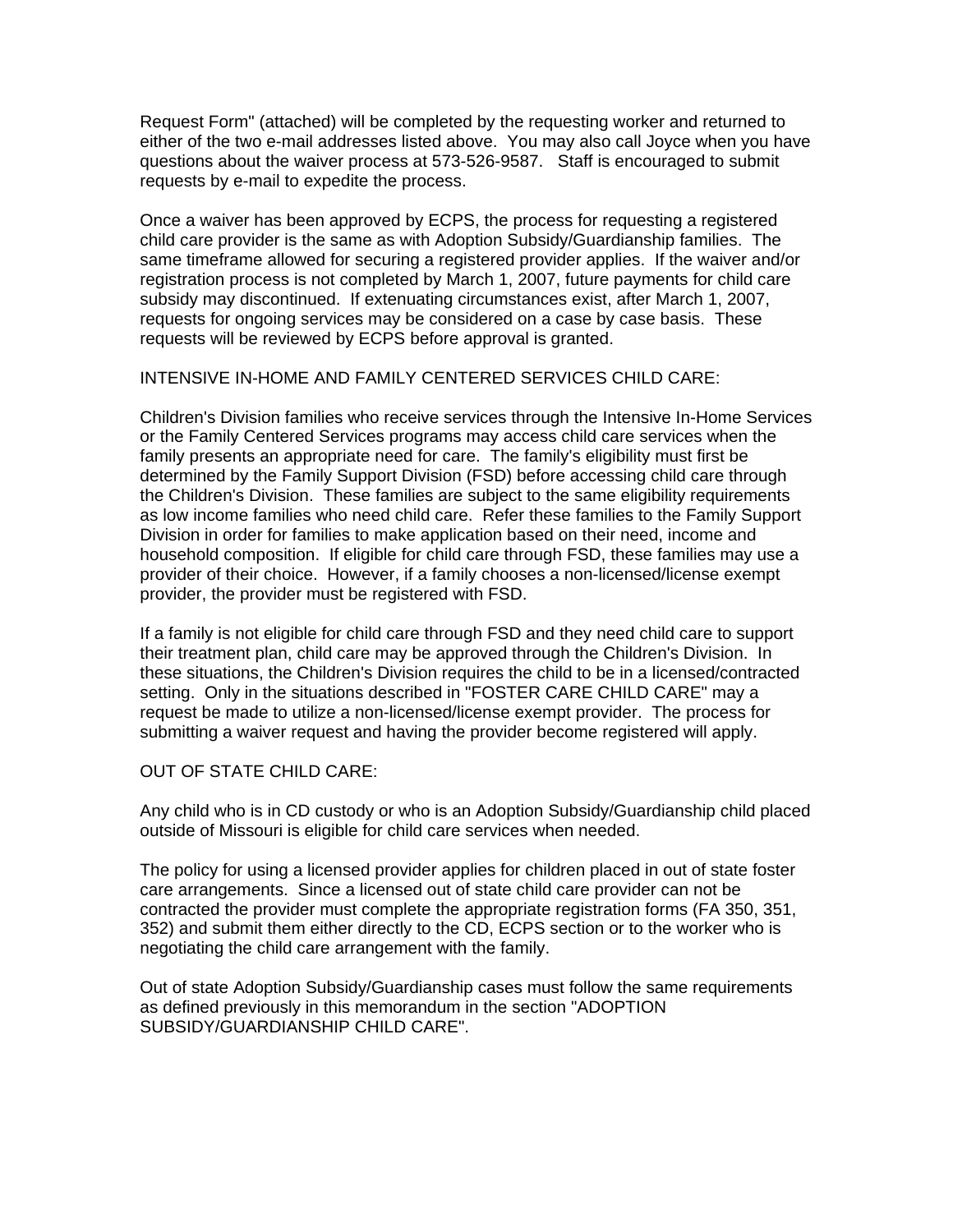#### MANUAL REVISIONS:

All references to child care services are being removed from the Children's Division's Child Welfare Manual. Staff will be informed of a new policy section added to the Child Care Manual that addresses "Protective Services Child Care" which will include the information contained in this policy memorandum. This section is currently under development and until it is completed, the Child Welfare Manual will not be updated. Staff is instructed to refer to this memorandum, instead of the Child Welfare Manual, for instruction on how to work with families needing child care services.

A letter is being sent out to all adoptive parents currently receiving child care services through an Adoption Subsidy agreement. The basic information in this memorandum under "Adoption Subsidy/Guardianship Child Care" is being shared with them. If the Adoption Subsidy worker needs assistance, he/she may call 573-526-9587

| <b>NECESSARY ACTION:</b>                                                                                                                                                                                                                                                        |                                                                                                             |
|---------------------------------------------------------------------------------------------------------------------------------------------------------------------------------------------------------------------------------------------------------------------------------|-------------------------------------------------------------------------------------------------------------|
| 1. Review this memorandum with all Children's Division staff.<br>2. All questions should be cleared through normal supervisory channels and<br>directed to:                                                                                                                     |                                                                                                             |
| <b>PDS CONTACT:</b><br>Joyce Koerner<br>(573) 526-9587<br>Joyce.A.Koerner@dss.mo.gov                                                                                                                                                                                            | <b>PROGRAM MANAGER:</b><br>Becky Houf, Social Services Manager<br>(573) 751-6793<br>Becky.L.Houf@dss.mo.gov |
| <b>CHILD WELFARE MANUAL REVISIONS:</b><br>N/A                                                                                                                                                                                                                                   |                                                                                                             |
| <b>FORMS AND INSTRUCTIONS:</b><br>FA-350<br>FA-351<br>FA-352                                                                                                                                                                                                                    |                                                                                                             |
| <b>REFERENCE DOCUMENTS and RESOURCES:</b><br>MOCCRRN: www.moccrrn.org<br>ECCPS: cd.askecps@dss.mo.gov<br>CCPRU: cd.askccpru@dss.mo.gov<br>Identix: www.identix.com/iis/mo.html.<br>FCSR: www.dhss.mo.gov/FCSR/AboutRegistry.html<br>Child Care Waiver Request Form (Attachment) |                                                                                                             |
| <b>RELATED STATUTE:</b><br>45CFR Parts 98 and 99<br>RSMO 210.211, 210.025, 210.027                                                                                                                                                                                              |                                                                                                             |
| <b>ADMINISTRATIVE RULE:</b><br>13 CSR 40-32                                                                                                                                                                                                                                     |                                                                                                             |
| <b>COUNCIL ON ACCREDITATION (COA) STANDARDS:</b><br>N/A                                                                                                                                                                                                                         |                                                                                                             |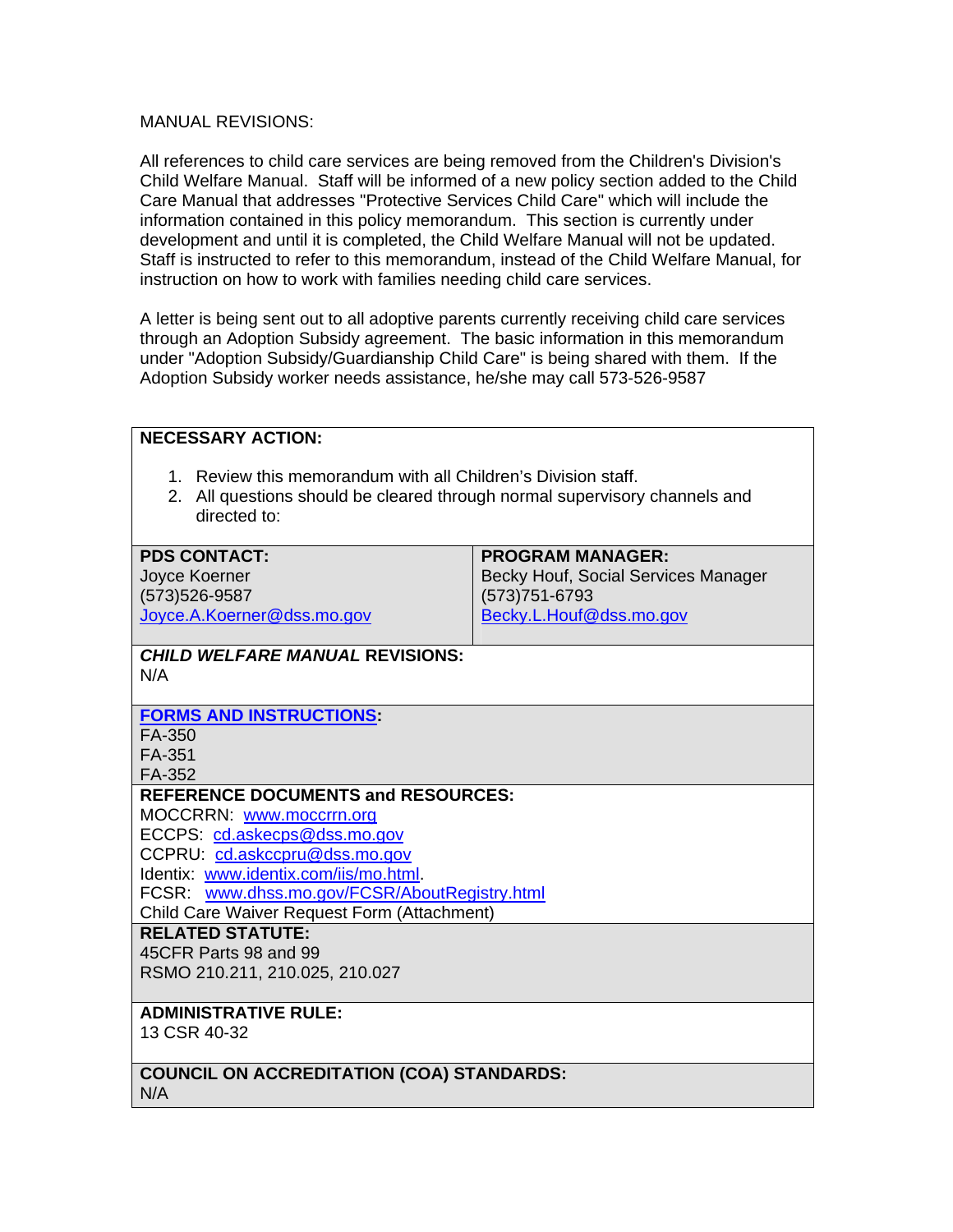### **PROGRAM IMPROVEMENT PLAN (PIP):**  N/A

# **SACWIS REQUIREMENTS:**

N/A